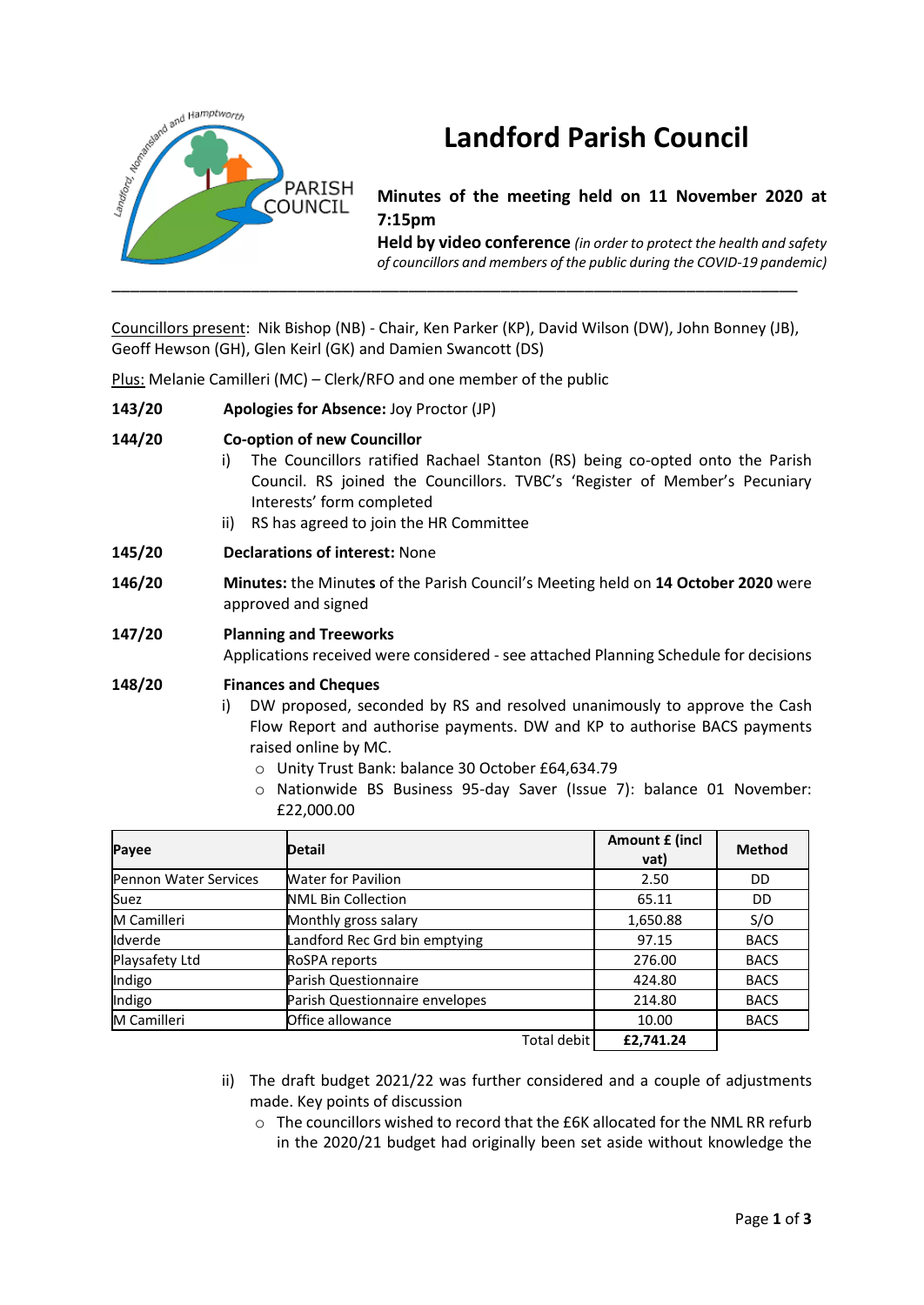NML RR Management Committee hold £8K on a separate bank account. In light of these funds, the Parish Council's allocation of £6K will be reconsidered.

- o RoSPA has identified the picnic bench at Landford is rotten and needs replacing. This will be financed from the Contingency Fund
- o Budget/Precept approval will take place at the 09 Dec meeting.

### **149/20 Affordable Housing**

- i) GH delivered an update on registering a request for a Housing Needs Survey with Wiltshire Council and that he's clarified definition of 'Community led' housing: -
	- has open and meaningful community participation and consent throughout the process;
	- the community group or organisation will own, manage or steward the homes in whichever way they decide to;
	- the housing development is of true benefit for the local community, a specific group of people (an intentional community), or both; these benefits should also be legally protected in perpetuity.

It also helps to understand that community led housing is not: -

- a tokenistic consultation:
- a housing association scheme with the backing of a parish council or community;
- a bog-standard housing development.

Cllr Randall recommended that GH speak to Wiltshire Council officers involved with this HNS so that they fully understand Landford is also covered by the New Forest National Planning Authority.

#### **150/20 RoSPA Reports: Lanford Rec Ground and NML Play Park**

- i) DW reported that on Sun 08 Nov he'd turned off the water in Landford Pavillion and turned on the frost heater in the 3 toilets (as the water has been left on).
- ii) DW reported the findings of RoSPA, highlighting matters which need attention and actions agreed between DW and JB:-

#### Landford

- $\circ$  JB has cleared foliage around the cycle track and will carry out a couple of small items at NML highlighted in the report.
- o rotten picnic table should be removed and replaced
- leave the zip wire out of action until the covid crisis is over and then carry out an inspection of the cable and zip mechanism prior to re-opening.

# NML Play Park

- $\circ$  tyre swing concerns about the security of the overhead steel beam and the condition of the main bearing assembly. Remove the chains, tyre and bearing assembly from the tyre swing asap so that DW can strip and inspect the bearing assembly and establish if there is any sign of rot on the wooden support beams holding up the steel beam. Fit two beam clamps to the RSJ to ensure the beam cannot move sideways and will be obvious to the inspector. Fit a replacement tyre.
- $\circ$  JB will tape up the split rubber sleeve on the small swing seats.
- $\circ$  weed growth on the safety surfaces non-urgent and application of weed-killer can wait until the weather improves.

#### **151/20 Landford Rec Grd Disabled Toilet**

i) Will remain closed during the 2-week Xmas holidays (as the contract cleaner Julie King is unavailable)